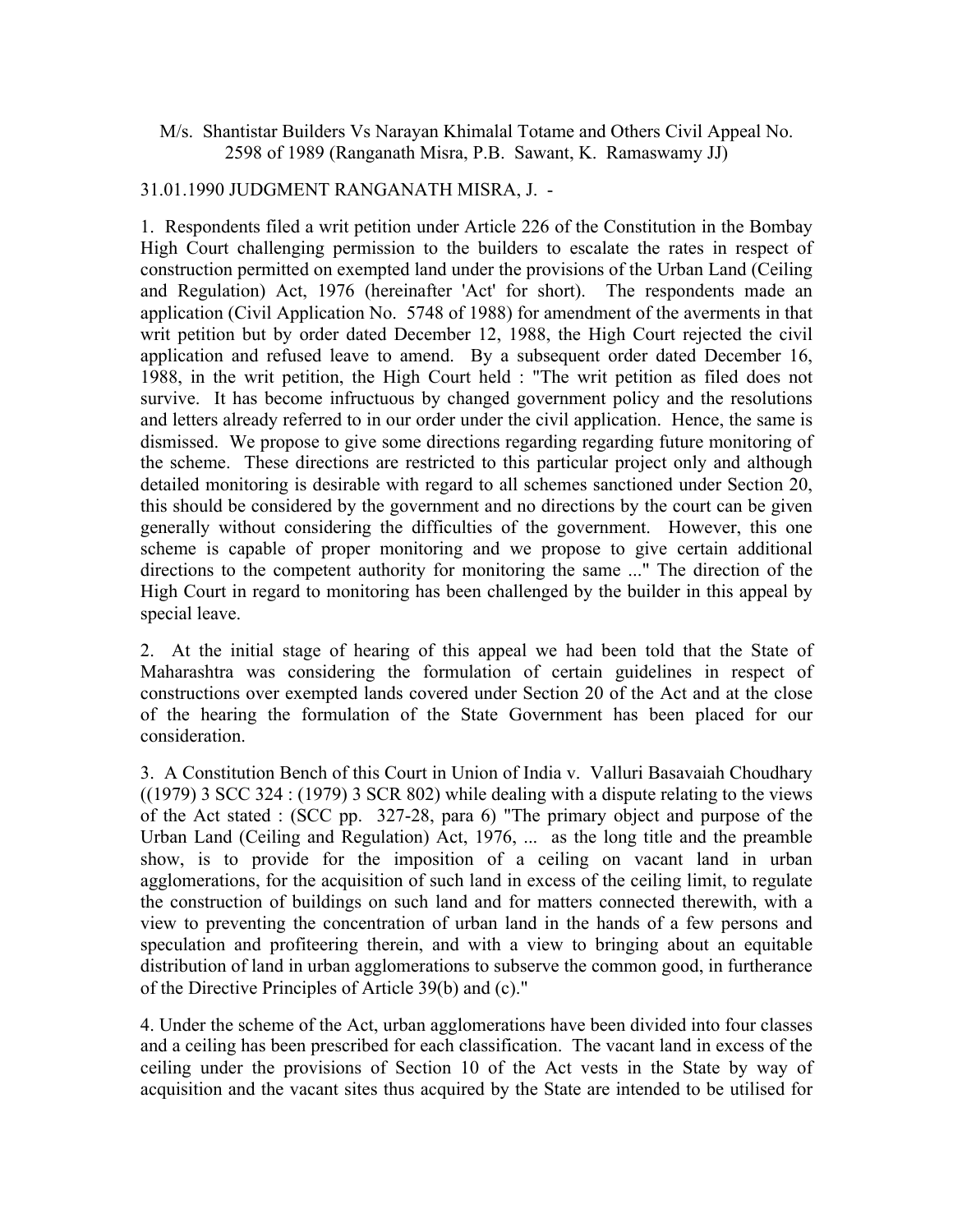purposes of housing and Sections 23 and 24 of the Act provide for disposal of vacant land. The Act, therefore, purports to take away the excess land from the holders thereof and utilise the same for purposes of housing and other public purposes. Chapter IV of the Act provides for regulation of transfer as also use of urban property. Section 20 empowers the State to exempt lands from the purview of the Act by providing : "20. Power to exempt. - (1) Notwithstanding anything contained in any of the foregoing provisions of this chapter. - (a) where any person holds land in excess of the ceiling limit and the State Government is satisfied, either on its own motion or otherwise, that, having regard to the location of such land, the purpose for which such land is being used or is proposed to be used and such other relevant factors as the circumstances of the case may require, it is necessity or expedient in the public interest so to do, that government may, by order, exempt, subject to such conditions, if any, as may be specified in the order, such vacant land from the provisions of this chapter, ......" And Section 21 provides :

"21. Excess vacant land not to be treated as excess in certain cases. - (1) Notwithstanding anything contained in any of the foregoing provisions of this chapter, where a person holds any vacant land in excess of the ceiling limit and such manner as may be prescribed before the competent authority that such land is to be utilised for the construction of dwelling units (each such dwelling unit having a plinth area not exceeding eighty square meters) for the accommodation of the weaker sections of the society, in accordance with any scheme approved by such authority as the State Government may by notification in the official Gazette, specify in this behalf, then, the Competent Authority may, after making such inquiry as it deems, fit, declare such land, not to be excess land for the purposes for this chapter and permit such person to continue to hold such land for the aforesaid purpose, subject to such terms and conditions as may be prescribed, including a condition as to the time limit within which such buildings are to be constructed."

5. Both Sections 20 and 21 contain provisions that if government or the competent authority, as the case may be, is satisfied that any of the conditions subject to which exemption was granted is not completed with, it shall be competent for it to withdraw the order under Section 20 or declare such land to be excess land under Section 21 and bring it within the mischief of the statute.

6. In the instant case on January 11, 1978, on the basis of an application made on October 24, 1977, the State Government made an order of exemption, the salient portions of which are extracted for convenience : # "Government of Maharashtra No. HWS - 1077/XXXV GENERAL ADMINISTRATION DEPARTMENT, MANTRALAYA, BOMBAY - 400 032 January 11, 1978 ORDER## Whereas (a) Shri Kumarpal Vadilal Shah (2) Shri Navinchandra Vadilal Shah (3) Smt. Champaben w/o Vadilal Shah (4) Shri Vasantlal Vadilal Shah (5) Shri Babulal Vadilal Shah (6) Smt. Pushpa Mangaldas Shah (7) Smt. Nirmala Hiralal Shah (8) Smt. Shakuntala Tansukhlal Parekh and (9) Smt. Madhubala Vadilal Shah (persons at Sr. Nos. 2 to 9 by their constituted attorney Shri Kumarpal Vadilal Shah), 26, Suneel shopping Center, Opp, Navrang Talkies, Andheri (West), Bombay - 400 058, hold vacant lands in excess of the ceiling limit in the Greater Bombay Urban Agglomeration, details of which are given in the Schedule 'A' herein : And whereas the said persons have applied for exemption under Section 20 of the Urban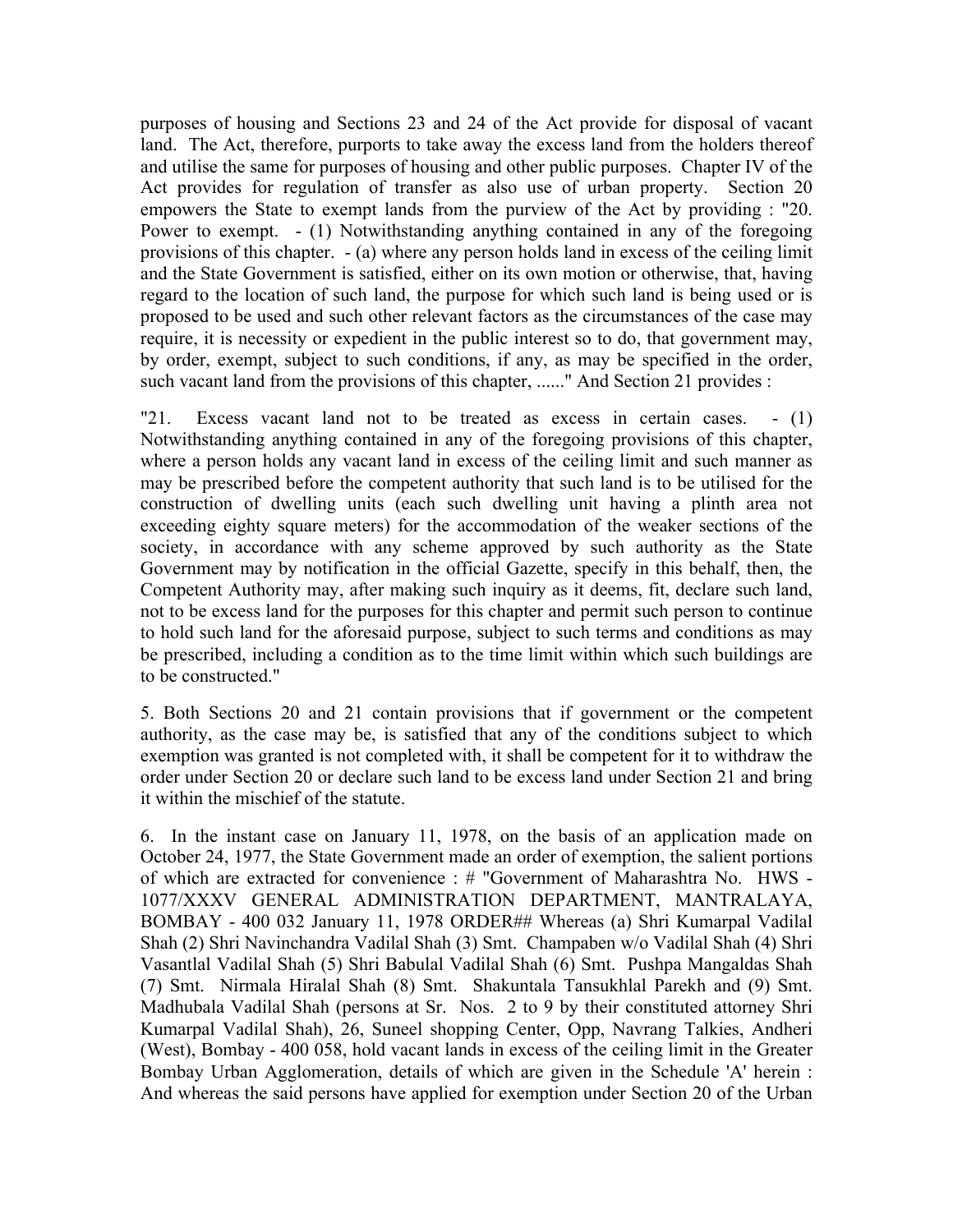Land (C and R) Act, 1976 (33 of 1976). And whereas, the said persons have mentioned in their application, that their scheme of construction of houses for Weaker Section will be executed by them, through Messrs Star Builders, 302, Sharda Chambers, 15 New Marine Lines, Bombay - 20. Now therefore, in exercise of the powers conferred by subsection (1) of Section 20 of the said Act, after having recorded in writing the reasons for making this order, the Government of Maharashtra hereby exempts the said vacant lands, from the provisions of Chapter III of the said Act, subject to the following conditions viz. : (1) The lands exempted under this exemption order shall be used by the said persons for the purpose of housing for Weaker Section comprising 17,000 (seventeen thousand) tenements consisting of 3000 (three thousand) tenements of plinth area, not exceeding 20 sq. mts., 10,000 (ten thousand) tenements of plinth area, not exceeding 30 sq. mts., 3000 (three thousand) tenements of plinth area, not exceeding 44 sq. mts. and 1000 (one thousand) tenements of plinth area, not exceeding 57 sq. mts. Any change made in the use of the land shall amount to breach of this condition. (2) The said persons shall make full utilization of the land so exempted for the purpose aforesaid, by constructing on the land the 17,000 tenements as specified in the condition No. 2 above. The said persons shall commence construction of the tenements within a period of one year from the date of this exemption order and shall complete the construction work within a period of five years from that date, failing which the exemption shall stand withdrawn. If only a part of land is utilized and a part remains vacant at the end of period of five years, exemption shall be deemed to have been withdrawn. (3) The final selling price, all inclusive of each of the dwelling units shall not exceed Rs. 50 (Rupees fifty only) per sq. ft. of plinth area. Each tenement is to be provided with all the amenities as mentioned in the Schedule 'B' attached to this order and as mentioned in the State Government Scheme, announced on October 2, 1977 for construction of house for Weaker Sections of Society on surplus vacant land by the land holder. The details of construction shall not be inferior to those already mentioned in the application. The actual construction and quality of construction, will be subject to the building regulations of the local authorities, and subject to other conditions as may be imposed, by the Collector of Thane, Town Planning Authority and the BMRDA and other statutory regulations. #(4) .................(5) .................(6) .................## (7) The said persons shall not transfer the exempted lands (with or without buildings thereon) or any part thereof any other persons, except for purpose of mortgage in favour of any financial institution, specified in sub-section (1) of Section 19 of the said Act, for raising finances for the purposes of construction or any one of the tenements mentioned above. Breach of this conditions shall mean that the exemption granted under this order stands withdrawn. #(8) .................(9) .................## (10) The construction work under the scheme will be further subject to all other conditions incorporated in the Scheme of Weaker Section Housing announced by the State Government on October 2, 1977 and subject to such other conditions as may be imposed by the local authorities, Collector of Thane, Town Planning Authorities and the BMRDA. (11) If at any time, the State Government is satisfied that there is a breach of any of the conditions mentioned in this order, it shall be competent for the a State Government by order to withdraw the exemption from the date specified in the order;"

7. Respondents contended before the High Court that the builder had violated the conditions imposed in the order of exemption; that need of the weaker sections of the society was not being attended to and a big racket had been formed by real estate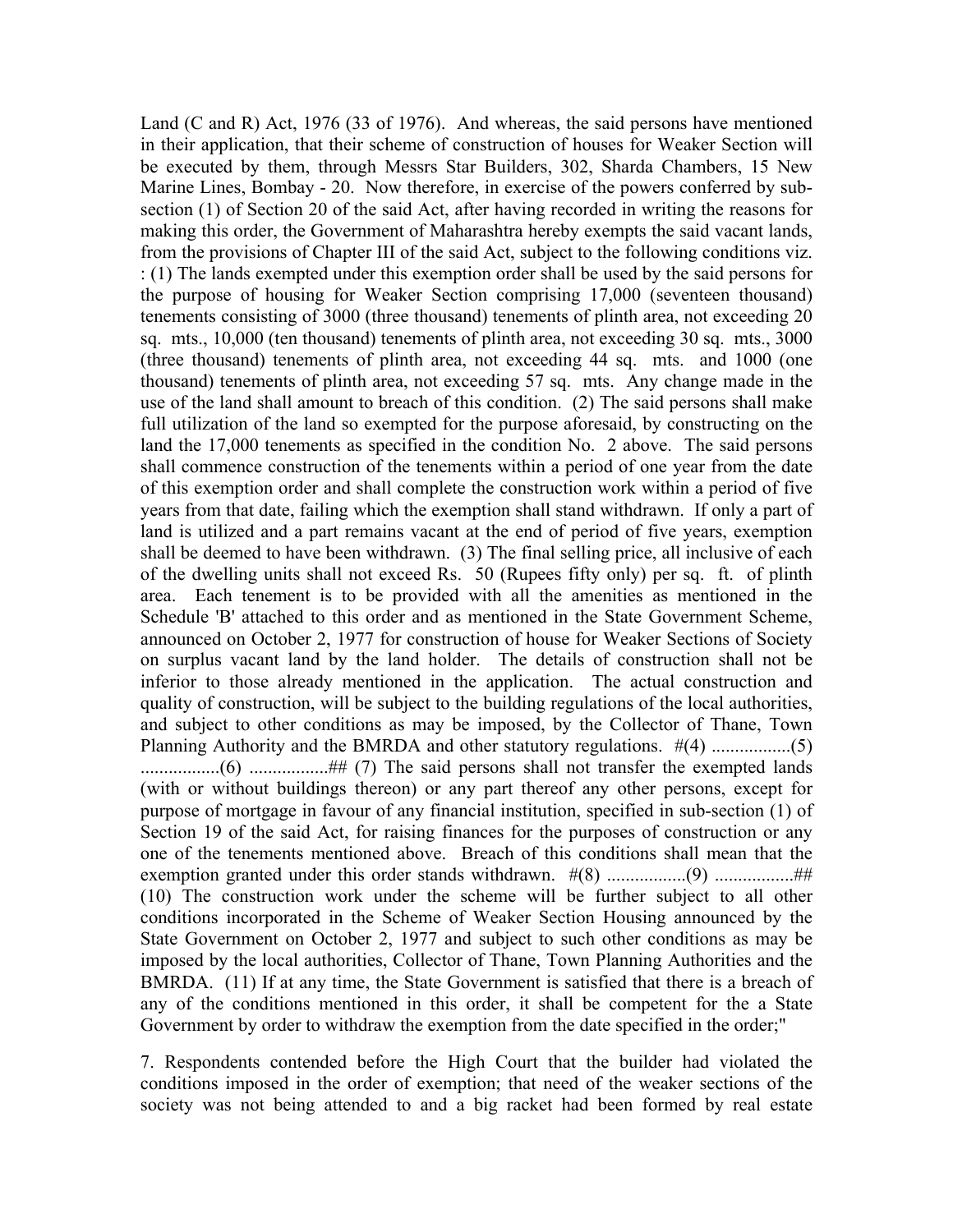speculators to eliminate the economically weaker sections and persons genuinely in need of housing accommodation and to make unauthorised and illegal profit of such transactions. The had also challenged the sanction of escalation following the demand of the builder and alleged that the legislative purpose of according exemption and even as contemplated in the original order of exemption have been departed from in allowing escalation beyond reasonable limits. It had been further alleged that applications from genuine persons belonging to the economically weaker sections have been overlooked and persons not entitled to the benefit have been registered by the builders and even allotted apartments and the builders are in collusion with racketeers.

8. We have already indicated that the High Court did not examine the factual aspects involved in the dispute when it dismissed the writ petition but proceeded to lay down the guidelines. The respondents have alleged that their claims for allotment of premises have been overlooked though they came earlier in point of time. There is also serious dispute raised by them before us that the escalation permitted by the Government to the builder is excessive and not warranted.

9. Basic needs of man have traditionally been accepted to the three - food, clothing and shelter. The right to life is guaranteed in any civilized society. That would take within its sweep the right to food, the right to clothing, the right to decent environment and a reasonable accommodation to live in. The difference between the need of an animal and a human being for shelter has to be kept in view. For the animal it is the bare protection of the body; for a human being it has to be a suitable accommodation which would allow him to grow in every aspect - physical, mental and intellectual. The Constitution aims at ensuring fuller development of every child. That would be possible only if the child is in a proper home. It is not necessary that every citizen must be ensured of living in a well built comfortable house but a reasonable home particularly for people in India can even be mud built thatched house or a mud-built fire proof accommodation.

10. With the increase of population and the shift of the rural masses to urban areas over the decades the ratio of poor people without houses in the urban areas has rapidly increased. This is a feature which had become more perceptible after independence. Apart from the fact that people in search of work move to urban agglomerations, availability of amenities and living conveniences also attract people to move from rural areas to cities. Industrialization is equally responsible for concentration of population around industries. These are features which are mainly responsible for increase in the homeless urban population. Millions of people today live on the pavements of different cities of India and a greater number of live animal-like existence in jhuggis.

11. The Planning Commission took note of this situation and was struck by the fact that there was no corresponding rise in accommodation with the growth of population and the shift of the rural people to the cities. The growing realisation of this disparity led to the passing of the Act and acquisition of vacant sites for purpose of housing. Considerable attention has been given in recent years to increasing accommodation though whatever has been done is not at all adequate. The quick growth of urban population overshadows all attempts of increasing accommodation. Sections 20 and 21 of the Act vest power in the State Governments to exempt vacant sites from vesting under the Act for purpose of being taken over if housing schemes are undertaken by owners of vacant urban lands.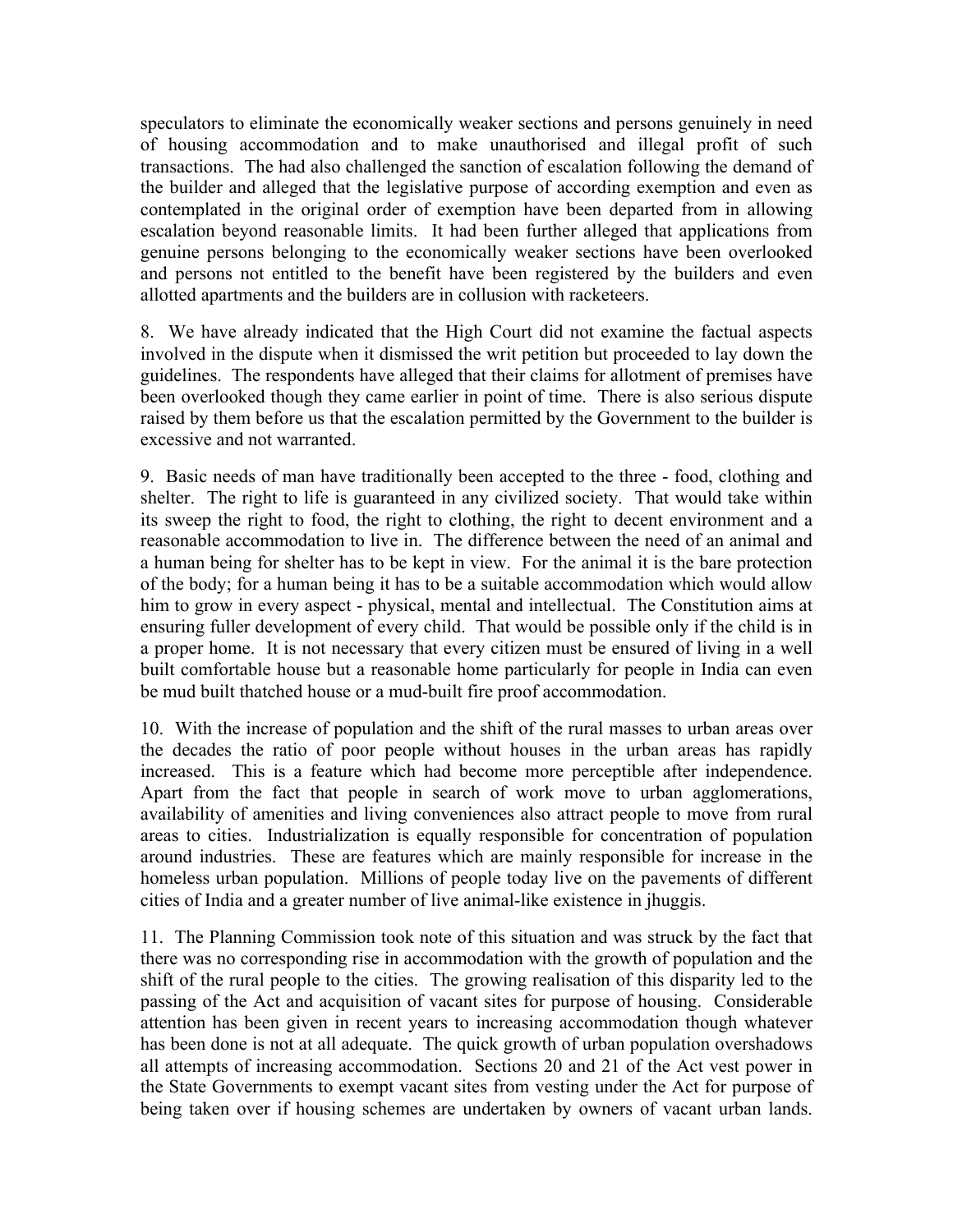Section 21 specifically emphasises upon weaker sections of the people. That term finds place in Article 46 of the Constitution and Section 21 uses the same language. 'Weaker Sections' have, however, not been defined either in the Constitution or in the Act itself. An attempt was made in the Constituent Assembly to provide a definition but was given up. Attempts have thereafter been made from time to time to provide such definition but on account of controversies which arise once the exercise is undertaken, there has been no success. A suggestion for introducing economic criterion for explaining the term was made in the approach to the Seventh Five Year Plan (1985-1990) brought out by the Planning Commission and approved by the National Development Council and the Union Government. A lot of controversy was raised in Parliament and the attempt was dropped. In the absence of a definition perhaps a proper guidelines could be indicated but no serious attention has been devoted to this aspect.

12. Members of the Scheduled Castes and Schedules Tribes have ordinarily been accepted as belonging to the weaker sections. Attempt to bring in the test of economic means has often been tried but no guideline has been evolved. Undoubtedly, apart from the members of the Scheduled Castes and Scheduled Tribes, there would be millions of other citizens who would also belong to the weaker sections. The Constitution makers intended all citizens of India belonging to the weaker sections to be benefited when Article 46 was incorporated in the Constitution. Parliament in adopting the same language in Section 21 of Act also intended people of all weaker sections to have the advantage. It is, therefore, appropriate that the Central Government should come forward with an appropriate guidelines to indicate who would be included within weaker sections of the society.

13. In recent years on account of erosion of the value of the rupee, rampant prevalence of black money and dearth of urban land, the value of such land has gone up sky-high. It has a became impossible for any member of the weaker sections to have residential accommodation anywhere and much less in urban areas. Since a reasonable residence is an indispensable necessity for fulfilling the constitutional goal in the matter of development of man and should be taken as included in 'life' in Article 21, greater social control is called for and exemptions granted under Section 20 and 21 should have to be appropriately monitored to have the fullest benefit of the beneficial legislation. We, therefore, commend to the Central Government to prescribe appropriate guidelines laying down the true scope of the term 'weaker sections of the society' so that everyone charged with administering the statute would find it convenient to implement the same.

14. Respondent who claim to belong to weaker sections of the society maintain that they are entitled to allotment of 862 plus 558 flats. It is true that initially the claim was for a small number but the number has gone up when further petitions were filed before the High Court. There is, perhaps, some basis in the objection of builders as also the stand taken by the State Government before us that the respondents' claim should undergo indepth scrutiny. We direct that the genuineness of the claim should be scrutinised in accordance with the guidelines which shall now be indicated but in the event of the claims being found tenable, a the builders shall have a direction to provide accommodation in terms of the scheme for those who are found to be acceptable. To ensure implementation of this direction, the builders are called upon not to make any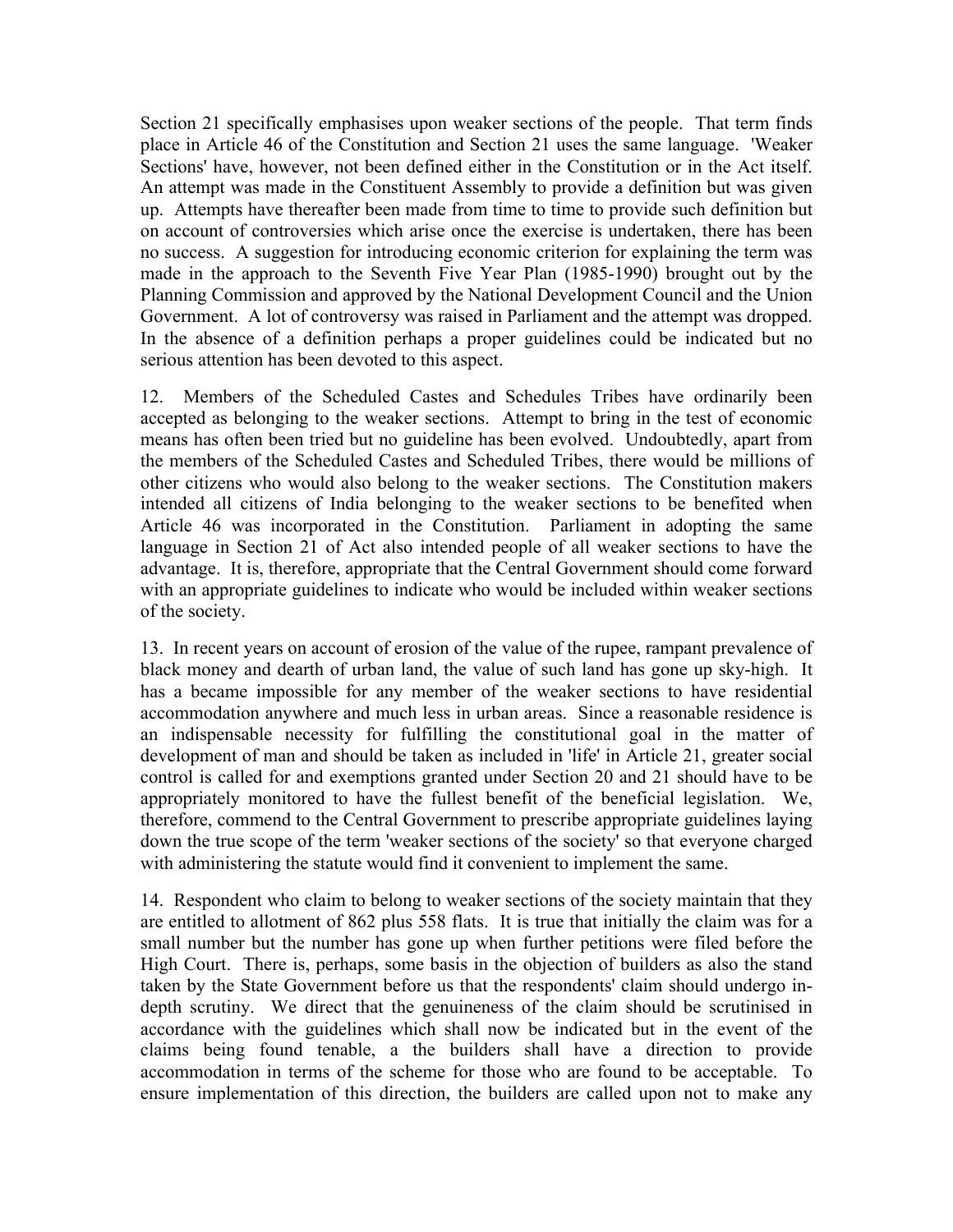commitment or allotment for flats until the claims of 1420 applicants are scrutinised and allotment of accommodation for such number of persons as are found entitled is provided.

15. We shall now proceed to deal with the guidelines. The Government of Maharashtra by Resolution No. HLC-1090/3422(D-XIII) in the Housing and Special Assistance Department have laid down the guidelines. We shall refer the preamble and some of the provisions therefore. The preamble indicates : "Close and effective monitoring of the implementation of the weaker sections housing schemes sanctioned under Sections 20 and 21 of the Urban Land (Ceiling and Regulation) Act, 1976, is one of the most important duties of the competent authorities who have been entrusted with the task of implementing the Urban Land Ceiling Act, 1976, in the nine urban agglomerations in Maharashtra, viz. Bombay, Pune, Thane, Ulhasnagar, Kolhapur, Solapur, Sangli, Nasik and Nagpur. Competent authorities are required to ensure that construction of flats for the weaker sections of the society on land exempted under Sections 20 and 21 is completed within the time frame stipulated in the exemption order. They are also required to ensure that the terms and conditions of the exemption order such as issue of advertisements, giving particulars of the schemes, sale of flats at prices approved by government, sizes of flats, non-eligibility of persons who already own a dwelling unit in the same urban agglomeration to purchase a flat from such schemes, handing over the land affected by development plan, reservations to the planning authority, etc. are all complied with. Physical implementation of weaker sections housing schemes in Maharashtra is one of the important issues on the agenda at the meetings of competent authorities convened by the Housing Department periodically. General and special instructions regarding effective monitoring of implementation of the housing schemes are given to competent authorities in such meetings. Government of Maharashtra have carefully considered the importance attaching to close and effective monitoring of the implementation of weaker sections housing schemes and is now pleased to direct by way of codification of earlier instructions on the subject that competent authorities should ensure that the following instructions are scrupulously complied with ...."

16. After this preamble, 16 paragraphs in what has been named as the Code - and a copy of this Code is appended to the judgment as annexure for convenience - indicate the guidelines.

17. We are of the view that allotment shall be on the basis of 'one family - one flat' and the family shall include husband, wife and dependent children. A family which has one flat in any urban agglomeration within the State shall not be entitled to allotment or acquisition by transfer of a flat under this Code.

18. Government nominees contemplated under the Code must belong to weaker sections of society and shall also be subject to the rule of one family - one flat. The number of government nominees should not exceed 5 percent of the total accommodation available in any scheme.

19. Every builder shall maintain a register of applicant chronologically registering them on the basis of the date of receipt of the applications. The register should be up-to-date and available for inspection by the authorities. As and when application is received by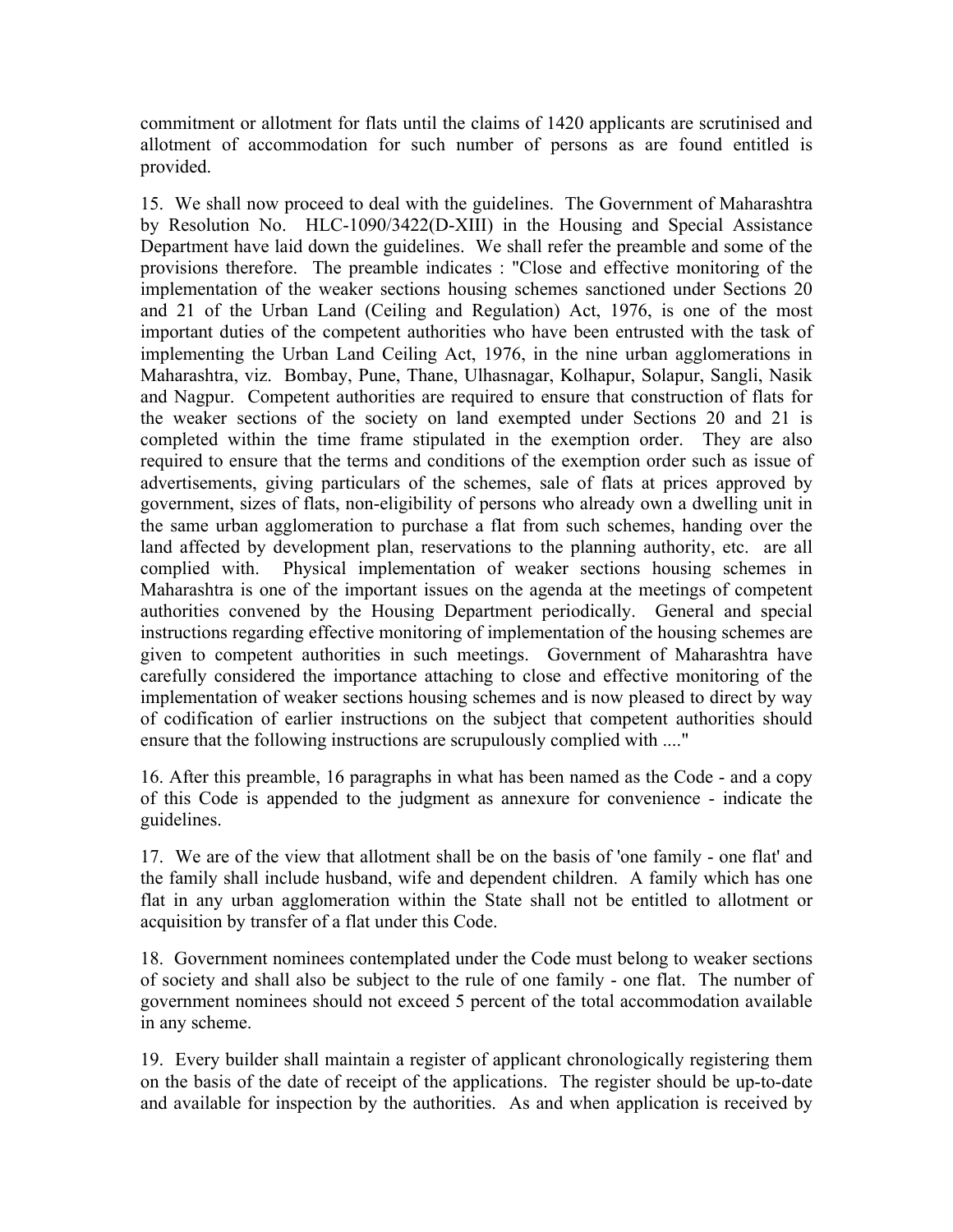the builder an appropriate receipt acknowledging acceptance of such application shall be issued to the applicant and in such receipt, the number in the Application Register shall be clearly indicated. Simultaneously, a copy of the application with its number shall be sent by the builder to the Committee for its record.

20. As a working guidelines we direct that a 'means test' for identifying weaker sections of the society' shall be adopted and for the present income of the family of the applicant must not exceed Rs. 18,000 (Rupees eighteen thousand) to come within the meaning of the term to qualify for allotment. The applicant shall be called upon to satisfy the Committee about the limit of income and the present prescription of Rs. 18,000 may be varied from time to time by the State Government taking into consideration the fall in the value of the rupee, general improvement in the income of the people now within the annual income limit of Rs. 18,000 and other relevant factors. It shall be open to the State Government to prescribe appropriate guidelines in the matter of identifying the 'weaker sections of the society.

21. 'Competent authority' has been defined in Section 2(d) of the Act. From the Code it appears that he is an officer subordinate to the Collector of the District so far as the state of Maharashtra is concerned as an appeal is contemplated from his orders to the Collector. The duties and responsibilities and powers vested in the competent authority under the Code are wide and considerably. We are of the opinion (without in any way casting any aspersion) that it would be difficult for the competent authority to exercise efficiently and to the satisfaction of everyone the duties cast upon him under the Code. In the matter of implementation of the scheme and with a view to providing satisfactory execution thereof and fulfilling the laudable purpose stipulated under the Act and undertaken by the scheme, it is necessary that there should be a committee in respect of the schemes in every urban agglomeration for weaker sections sanctioned under Sections 20 and 21 of the Act for overseeing the implementation of every scheme, particularly in the matter of due compliance of the conditions under which exemption is granted, timely construction of the flats, appropriate advertisement as contemplated, registration of the applications in response to advertisements in a systematic manner, appropriate allotment of flats including priorities on the basis of registration, ensuring legitimate charges only being demanded and monitoring strict compliance to avoid underhand dealing or any unjust treatment. It should be handled by the competent authority in a committee consisting of himself, a judicial officer not below the rank of an Additional District Judge and a government engineer now below the rank of Superintending Engineer. In the committee, the judicial officer shall function as the Chairman.

22. This Committee shall have powers to scrutinise all relevant documents and give appropriate directions to the builders and applicants keeping the requirements of the schemes and the Code in view. To the extent we have indicated the powers conferred on the competent authority in terms of the State Code shall stand vested in the committee. The Bombay High Court shall take steps to ensure that in respect of schemes in every agglomeration undertaken and which the State Government may in future undertake, the services of an efficient judicial officer not below the rank of an additional District Judge on such terms as the State Government and the High Court consider appropriate shall be made available for available for discharging the duties indicated and/or as may be